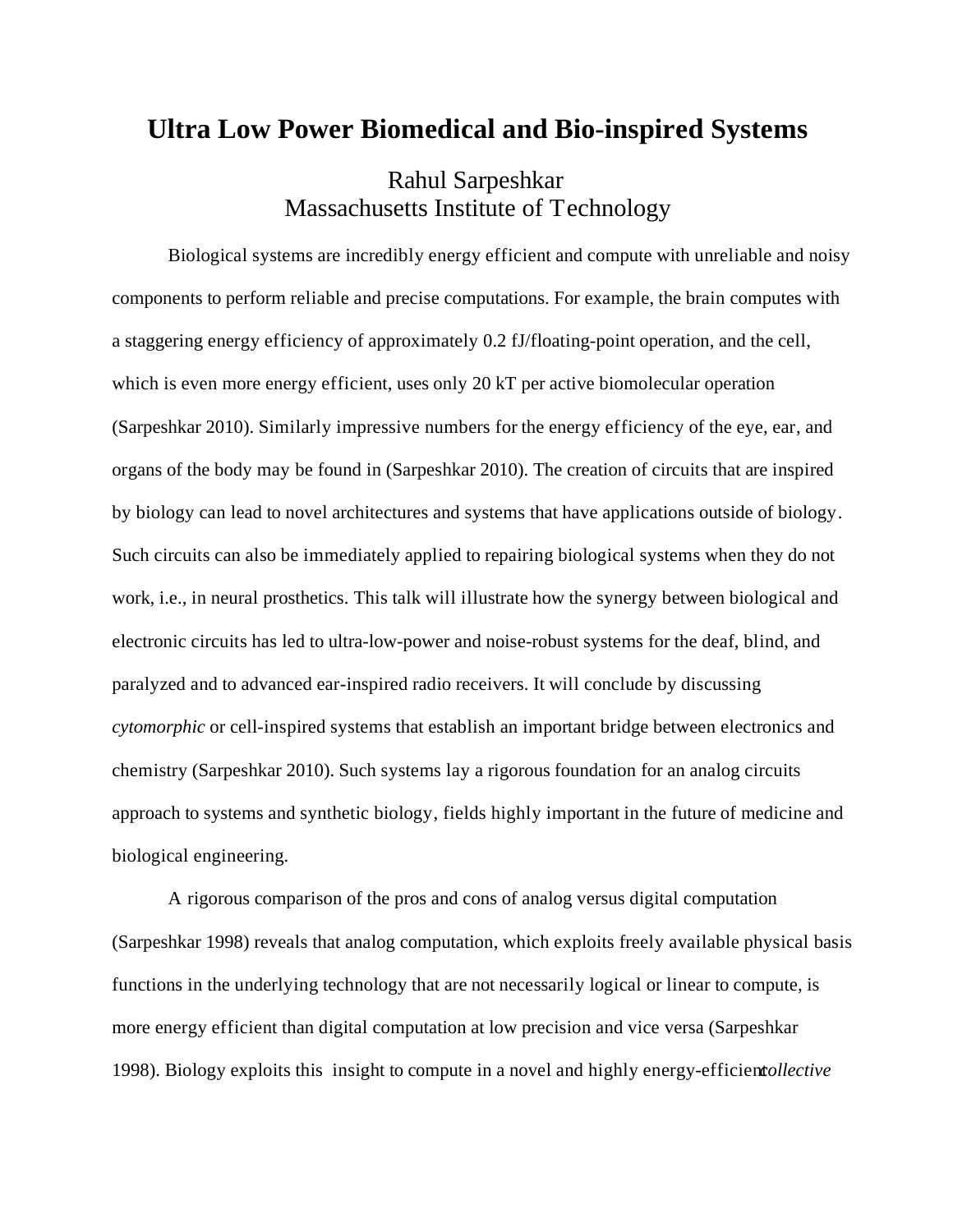*analog* or *hybrid* fashion that is not purely digital or purely analog but an intimate combination of both (Sarpeshkar 2010). Engineering systems can take inspiration from biology to also compute in this fashion, and can improve energy efficiency by delaying digitization after an optimal amount of analog preprocessing (Sarpeshkar 2010).

One example of a bio-inspired collective analog system is the *RF cochlea* (Mandal 2009), an electronic chip which takes inspiration from the spectrum-analysis of the inner ear or cochlea, to create an energy-efficient and ultra-fast broadband radio-frequency spectrum analyzer. This chip exploits the fact that the ear's spectrum-analysis architecture is the fastest and most hardware-efficient known to man, faster than a digital Fast Fourier Transform or an analog filter bank. It efficiently maps the partial differential equations that describe fluid-membrane-hair-cell interaction in the biological cochlea at kHz audio frequencies to inductor-capacitor-amplifier interaction in the RF cochlea at GHz frequencies. The resulting broadband RF-cochlea chip operates with 20x lower hardware cost than a traditional analog filter bank or with 100x lower power than a system that directly digitizes its RF input to perform spectrum analysis. The RF cochlea is useful as a front end in advanced cognitive or software radios of the future (Sarpeshkar 2010).

The use of analog circuits to perform energy-efficient spectrum analysis is also useful in *bionic ear* or *cochlear implant* processors for the profoundly deaf. Cochlear-implant processors compress spectral information present in a microphone signal in a nonlinear fashion such that it is suitable for charge-balanced tonotopic current stimulation of a cochlear electrode array implanted near the auditory nerve. For example, a digitally programmable analog cochlearimplant processor described in (Sarpeshkar 2005) lowered power consumption by 20x over a conventional A-D-then-DSP design, enabled flexible 86-parameter programming in a patient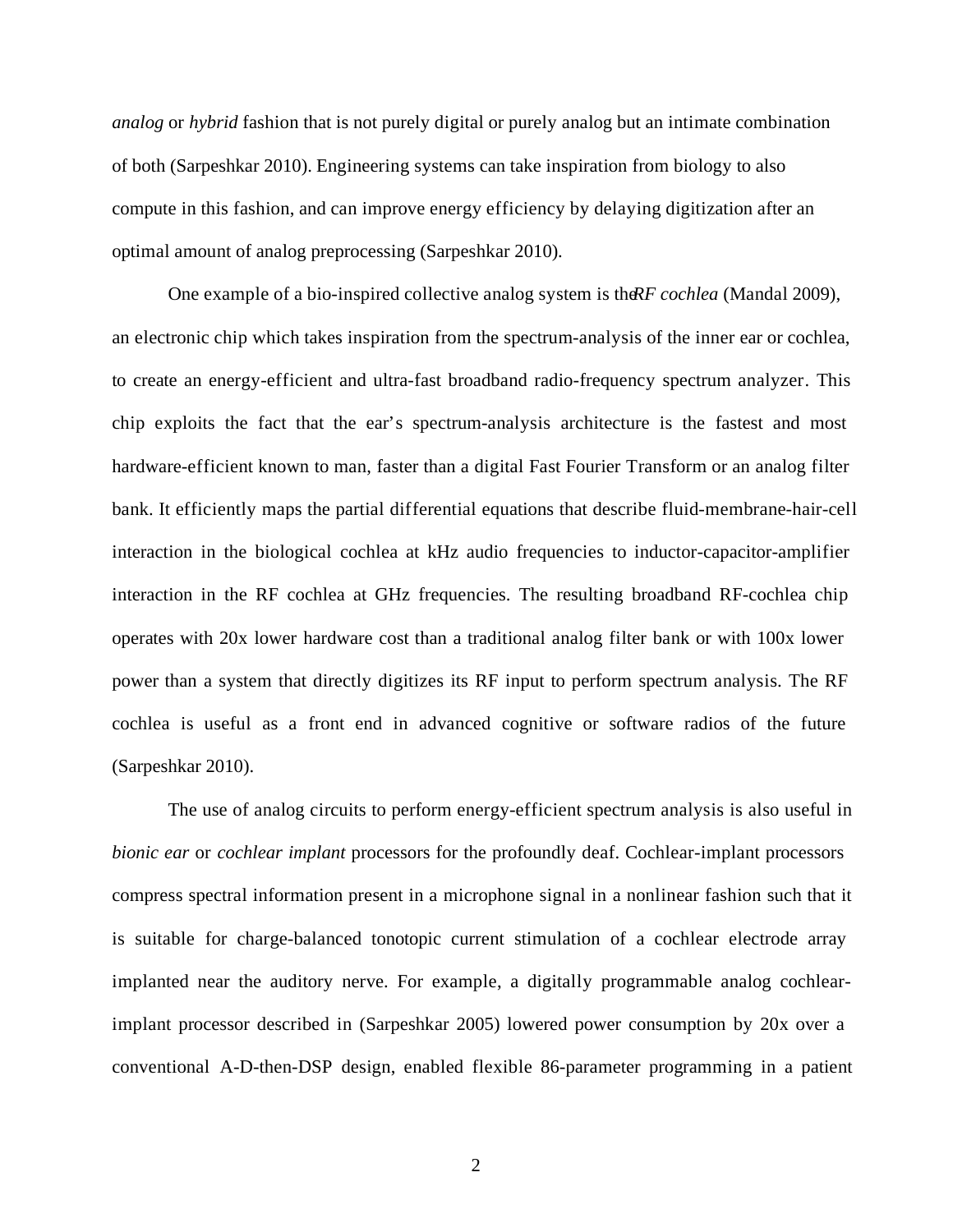who understood speech with it on her first try (Sarpeshkar 2006), was highly robust to several sources of noise including transistor mismatch, *1/f* noise, power-supply noise, RF cross talk, thermal noise, and temperature variations, and is at or near the energy-efficient optimum even at the end of Moore's law. Thus, this processor is amenable to fully implanted and low-cost systems of the future: Its 251 *m*W power consumption enables it to function on a small 100 mA h battery with 1000 wireless recharges for 30 years. A more advanced 357 *m*W bio-inspired *Asynchronous Interleaved Sampling* (AIS) cochlear-implant processor utilizes a novel bioinspired method of nerve stimulation similar to that present in the auditory nerve. It enables finetime encoding of phase information in a signal without requiring a high sampling rate (Sit 2008). Hence, it enables music information to be encoded in an energy-efficient fashion without requiring a high number of electrodes or requiring high stimulation power consumption, a bottleneck in the field of cochlear implants. It is also important for improving speech understanding in noise. Similarly, a companding algorithm inspired by tone-to-tone suppression and gain control in the cochlea has led to improved speech performance in noise (Turicchia 2005), (Oxenham 2007).

Recent work has reported an ultra-energy-efficient adiabatic energy-recycling neural stimulator that can lower power dissipation of nerve stimulation in implants for the deaf, blind, paralyzed, or in other neural, cardiac, or muscle-stimulation applications by a factor of at least 2x-3x (Arfin 2011). Such work can be combined with state-of-the-art micropower neural amplifiers that operate near the fundamental limits of physics (Wattanapanitch 2007); with 1 nJ/bit near-field RF telemetry systems that enable transcutaneous wireless bidirectional data transmission in implants (Mandal 2008); with energy-efficient wireless recharging that circuits that operate at the limits of physics set by coil quality factors (Baker 2007); with novel highly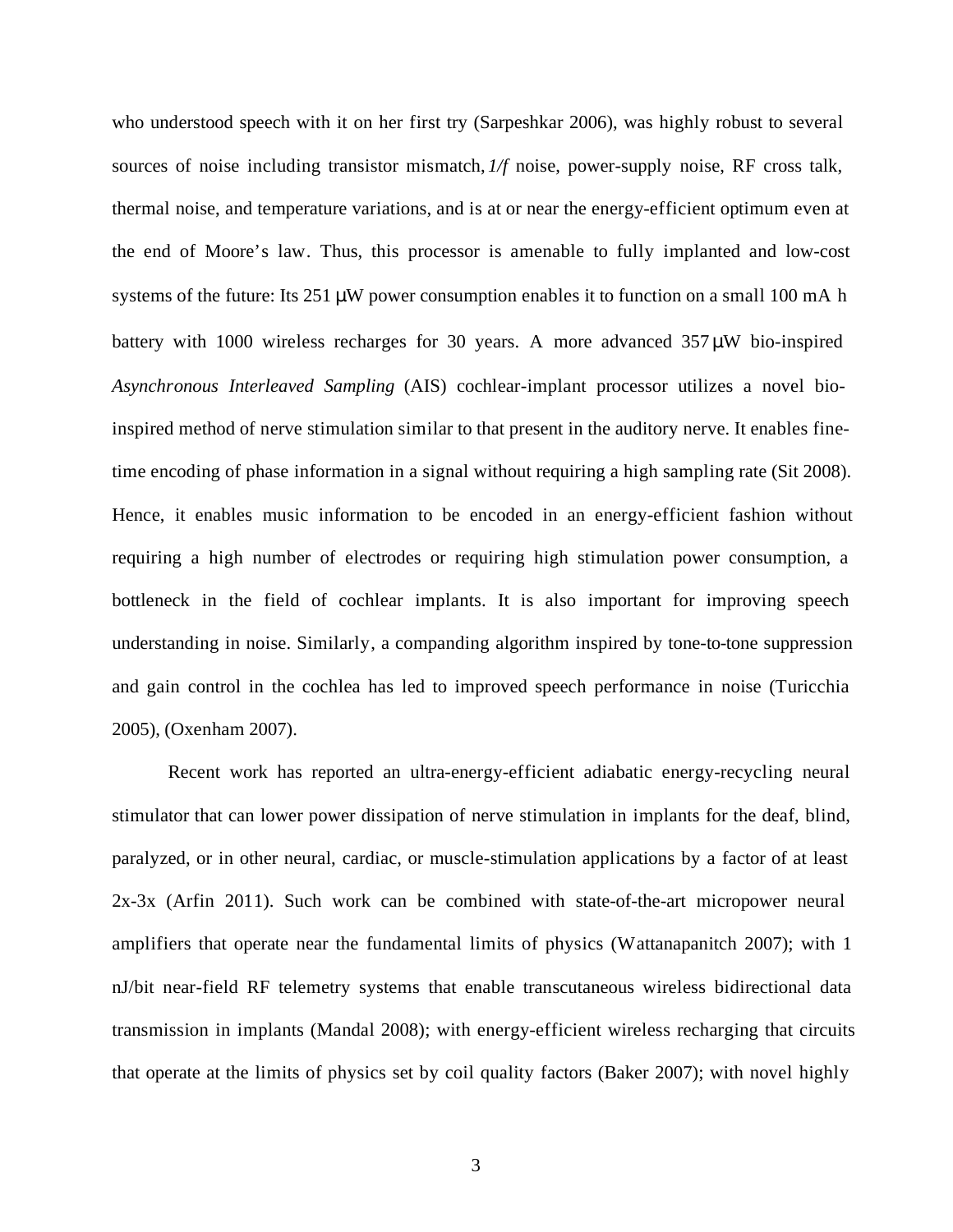area and power efficient battery recharging circuits (Do Valle 2011); with highly energyefficient bio-inspired processors for neural decoding (Rapoport 2010); with highly energyefficient imagers and novel cochlear-implant-inspired image-processing algorithms (Turicchia 2008); with bio-inspired analog vocal tracts for speech and hearing prostheses that perform well in noise (Wee 2011); and with blocking-capacitor-free highly miniature precision neural stimulation (Sit 2007). The integration of several such ultra-low-power and bio-inspired innovations can enable ultra-low-power, low-cost, highly miniature, and fully implanted neural prosthetics for the deaf, blind, paralyzed, and other conditions to become a reality (Sarpeshkar 2010). Examples of complete working systems that successfully stop a bird from signing via wireless neural stimulation (Arfin 2009), that perform wireless recording from a monkey (Wattanapanitch 2011), and that summarize system aspects of design (Sarpeshkar 2008), (Sarpeshkar 2010) discuss practical engineering constraints needed in such devices.

As these examples illustrate, analog and bio-inspired circuits have enabled and are continuing to enable noise-robust, highly miniature, and ultra-low-power operation in neural prosthetics, a necessity to reduce advanced research to practical clinical applications (Sarpeshkar 2010). In fact, the deep and astounding mathematical similarities between a form of electronics termed *subthreshold electronics* and chemistry (Sarpeshkar 2010) suggest that the impact of electronics on the future of medicine may not be confined to neural, cardiac (Turicchia 2010), or muscular prosthetics but in fact could be much broader: It could encompass a whole new way of thinking about biological circuits, simulating them, designing them, and fixing them.

The average 10  $\mathbf{m}$  cell is a marvel of nanotechnology, performing  $1\overline{0}$  energyconsuming biochemical operations per second, in its stochastic, nonlinear, feedback 30,000-node gene-protein and protein-protein network with just 1 pW of power (Sarpeshkar 2010). Efficient

4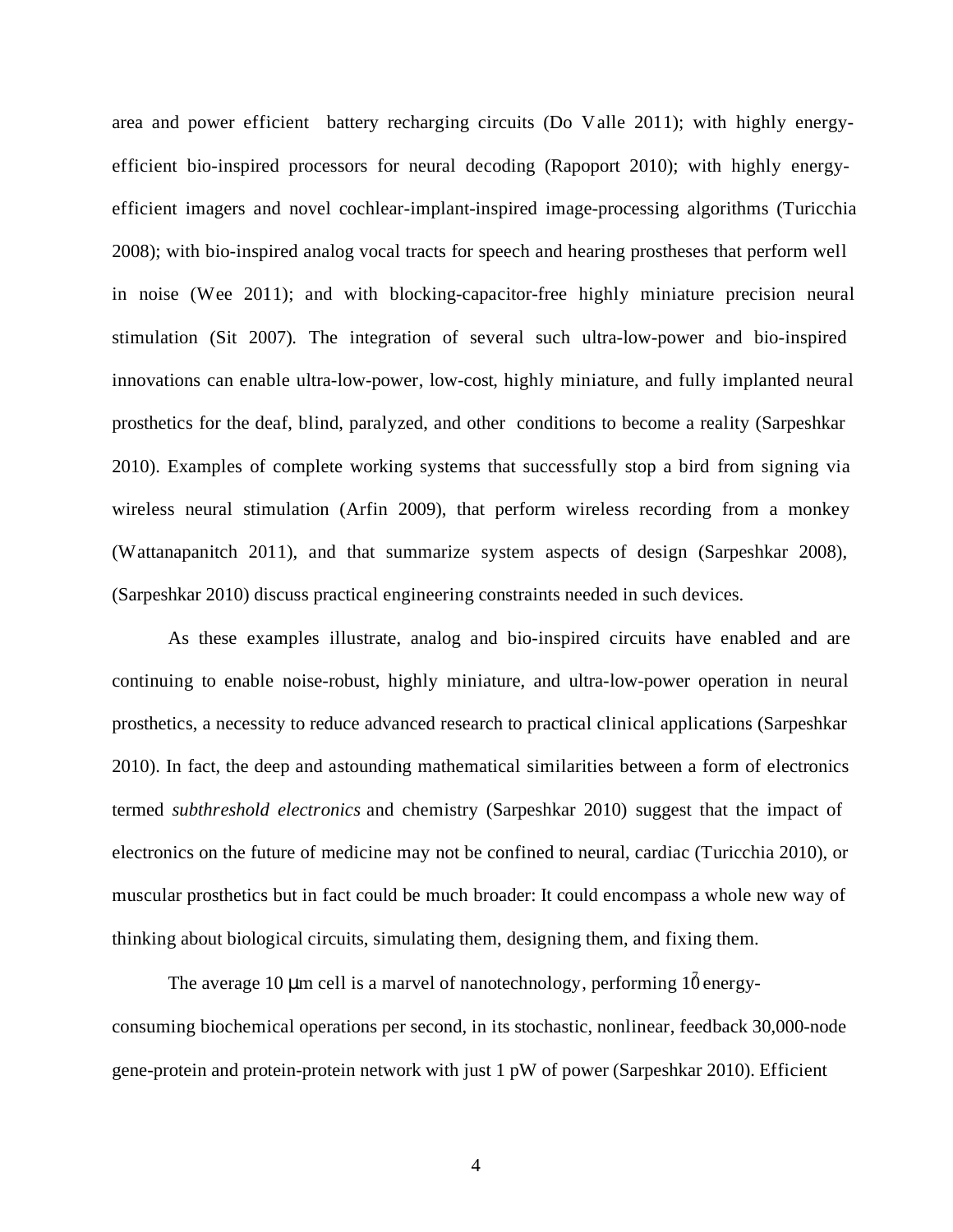precise computation with noisy components is achieved via clever nonlinear, feedback, and hybrid analog-digital strategies in cells in biology (Hahnloser 2000) as it is in the most advanced ultra-low-power analog electronic systems of today. Circuits in cell biology and circuits in electronics may be viewed as being highly similar with biology using molecules, ions, proteins, and DNA rather than electrons and transistors. . The striking mathematical similarities between chemical reaction dynamics and electronic current flow in the subthreshold regime of transistor operation including the Boltzmann stochastics of current flow (Sarpeshkar 2010) imply that one can mimic and model large-scale chemical-processing systems in biological and artificial networks very efficiently on an electronic chip at time scales that could potentially be a million times faster. This key idea has been built on to show how to create current-mode subthreshold transistor circuits for modeling arbitrary chemical reactions in protein-protein (Mandal 2009) and gene-protein networks (Mandal&Sarpeshkar 2009), (Sarpeshkar 2010).

The latter work shows that we can potentially attempt to simulate cells, organs, and tissues with ultra-fast highly parallel analog and hybrid analog-digital circuits including molecular stochastics and cell-to-cell variability on large-scale 'supercomputing' electronic chips. Such molecular-dynamics simulations are extremely computationally intensive especially when the effects of noise, nonlinearity, network-feedback effects, and cell-to-cell variability are included. Stochastics and cell-to-cell variabililty are highly important factors for predicting a cell's response to drug treatment, e.g., the response of tumor cells to chemotherapy treatments. In turn, analog circuit-design techniques can also be mapped to design and create synthetic-biology circuits that have been shown to be in accord with biological data (Danial 2011). Thus, they can impact the treatment of gene therapies in diseases like cancer and diabetes, or impact the understanding of how such circuits malfunction, thus leading to better drug therapies.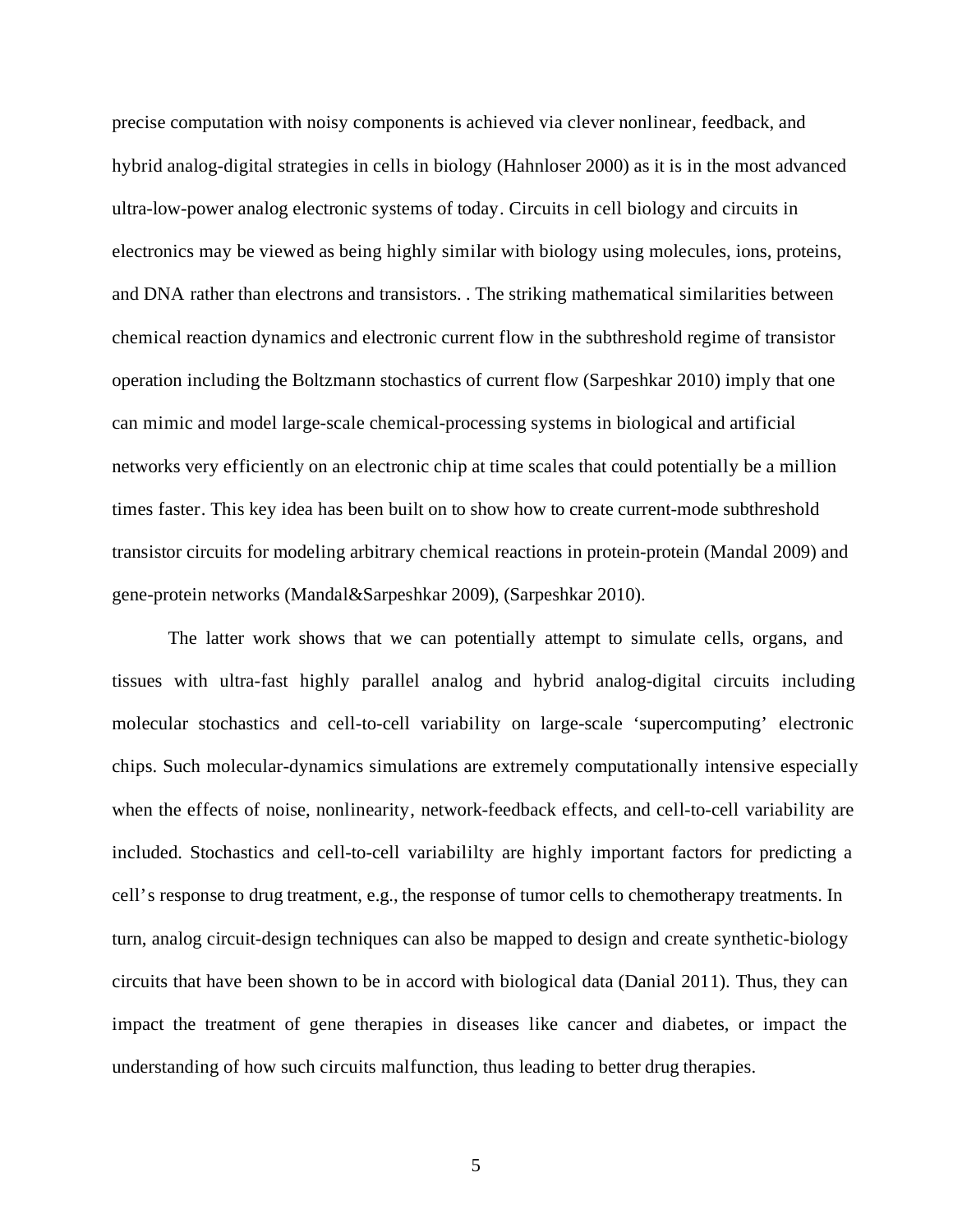The deep links between energy and information allow one to articulate information-based principles for ultra-low-power design that apply to biology or to electronics (Sarpeshkar 2010). Engineering can aid biology through analysis, instrumentation, and repair (medicine). Biology can aid engineering through bio-inspired design. The positive-feedback loop created by this twoway interaction can amplify and speed progress in both disciplines and shed insight into both

(Sarpeshkar 2010).

## **References**

(Sarpeshkar 2010) Sarpeshkar, R. *Ultra Low Power Bioelectronics: Fundamentals, Biomedical Applications,and Bio-Inspired Systems*. Cambridge University Press, Cambridge, U.K., February 2010.

(Sarpeshkar 1998) Sarpeshkar, R., "Analog Versus Digital: Extrapolating from Electronics to Neurobiology," *Neural Computation*, Vol. 10, pp. 1601-1638, 1998.

(Mandal 2009) Mandal, S., S. Zhak, and R. Sarpeshkar, "A Bio-inspired Active Radio-Frequency Silicon Cochlea," *IEEE Journal of Solid-State Circuits,* Vol. 44, No. 6, pp. 1814-1828, June 2009.

(Sarpeshkar 2005) Sarpeshkar, R., C. Salthouse, J.J. Sit, M. Baker, S. Zhak, T. Lu, L. Turicchia, and S. Balster, "An Ultra-Low-Power Programmable Analog Bionic Ear Processor,*'IEEE Transactions on Biomedical Engineering*, Vol. 52, No. 4, pp. 711-727, April 2005.

(Sarpeshkar 2006) Sarpeshkar, R., "Brian Power: Borrowing from Biology Makes for Low-Power Computing," *IEEE Spectrum*, Invited paper, Vol. 43, Issue 5, pp. 24-29, May 2006.

 (Sit 2008) Sit, J.-J. and R. Sarpeshkar, "A Cochlear-Implant Processor for Encoding Music and Lowering Stimulation Power," *IEEE Pervasive Computing*, special issue on implantable systems, V ol. 1, No. 7, pp. 40-48, January-March, 2008.

(Turicchia 2005) Turicchia, L. and R. Sarpeshkar, "A Bio-Inspired Companding Strategy for Spectral Enhancement," *IEEE Transactions on Speech and Audio Processing*, Vol. 13, No. 2, pp. 243-253, March 2005.

(Oxenham 2007) Oxenham, A. J., A. M. Simonson, L. Turicchia, and R. Sarpeshkar, "Evaluation of Companding-Based Spectral Enhancement Using Simulated Cochlear-Implant Processing," *Journal of the Acoustical Society of America*, vol. 121, no, 3, pp. 1709-1716, March 2007.

(Arfin 2011) Arfin, S.K. and R. Sarpeshkar, "An Energy-Efficient, Adiabatic Electrode Stimulator with Inductive Energy Recycling and Feedback Current Regulation", *IEEE Transactions on Biomedical Circuits and Systems*, in press, 2011.

(Wattanapanitch 2007) Wattanapanitch, W., M. Fee, and R. Sarpeshkar, "An energy-efficient micropower neural recording amplifier," *IEEE Transaction on Biomedical Circuits and Systems*, Vol. 1, No. 2, pp. 136-147, June 2007.

(Mandal 2008) Mandal, S., and R. Sarpeshkar, "Power-efficient Impedance-Modulation Wireless Data Links for Biomedical Implants," *IEEE Transactions on Biomedical Circuits and Systems,* Vol. 2, No. 4, pp. 301-315, 2008.